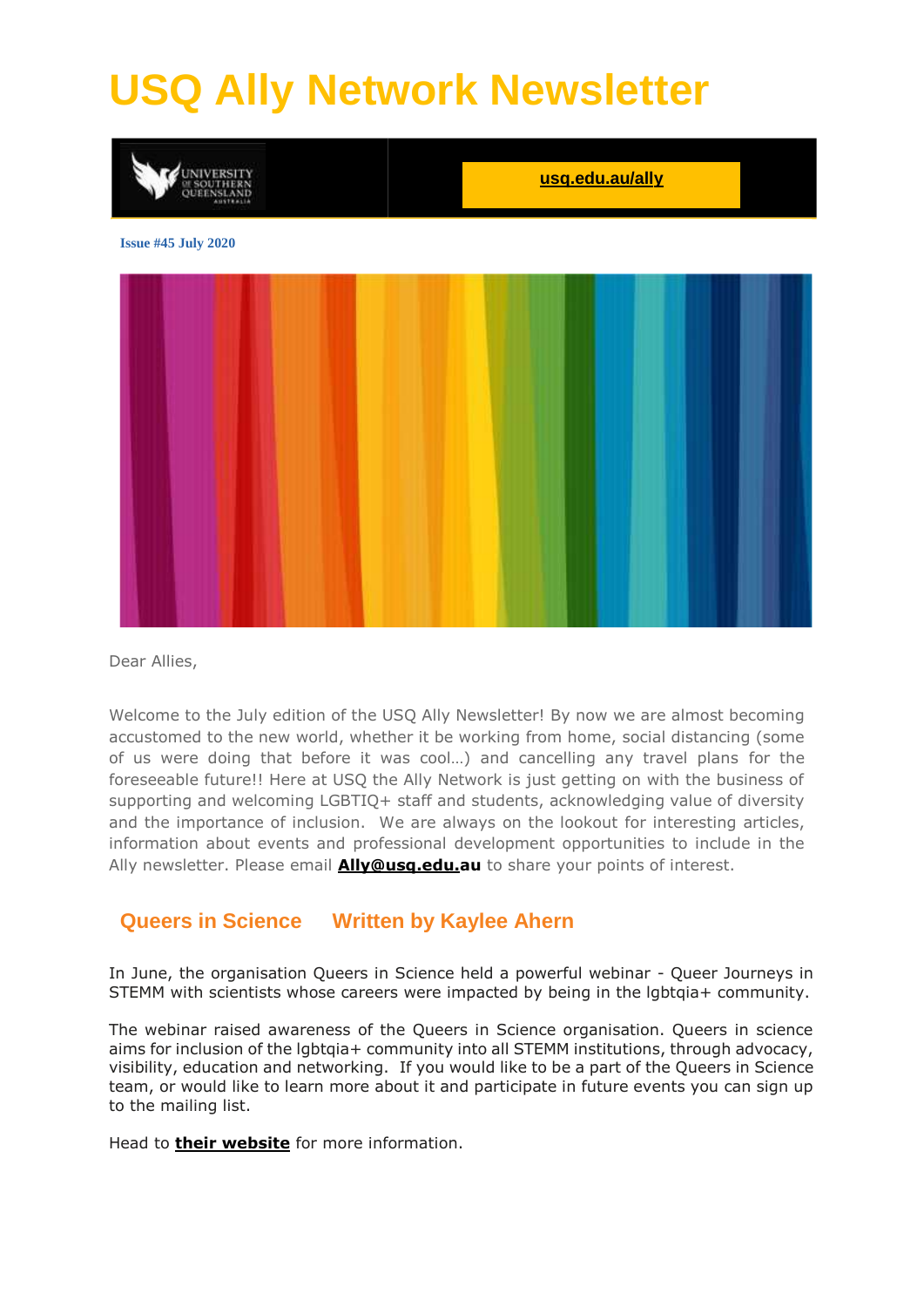## *What's going on at USQ?*

#### **LGBTIQ+ Awareness Training**



Know anyone who wants to become an Ally? Tell them about our upcoming online training webinars. We have three coming up in the next couple of months.

| n | When: <b>19th August 2020</b> | 10am-12:30pm     |
|---|-------------------------------|------------------|
|   | : 8th September 2020<br>Or.   | $10am - 12:30pm$ |
|   | : 28th October 2020<br>Or.    | $10am - 12:30pm$ |

#### **USQ Ally Network Natter**

USQ Ally Network Natters are intended to be a safe and inclusive space for discussion for members of the LGBTIQ community and their supporters within USQ. Details of the next Natter are: **USQ Ally Network Natter**



#### **Wednesday 5th August, 12.45pm**

Guest Speaker: *Krystle Scott*, President of USQ Pride We will be hearing from Krystle Scott, current President of USQ Pride, to learn what the club is all about, and the importance of its role.

Join us via live zoom webinar. Register **[here](https://usq.zoom.us/webinar/register/WN_CUOHXOZ_Tjuw0780_4aXOA)**.

### *What's going on outside of USQ?*



#### **Woolloongabba Rotary Club forms first LGBTIQ Pride Group**

The Rotary Club of Woolloongabba have become the first Rotary club in the world to sponsor a Pride Club to support Queensland's LGBTIQ community. Australia's Rotary Clubs are part of a global network of business and community leaders providing humanitarian services to their communities. [More here](https://qnews.com.au/woolloongabba-rotary-club-forms-first-lgbtiq-pride-group/)



#### **First Indigenous Australian to head ILGA Oceania**

Vanessa Lee has become the first Indigenous Australian to hold the position of ILGA Oceania co-convener. ILGO Oceania is a branch of ILGA World, a 42-year-old United Nations NGO advocating for LGBTIQ rights. [More here](https://qnews.com.au/first-indigenous-australian-heads-up-ilga-oceania/)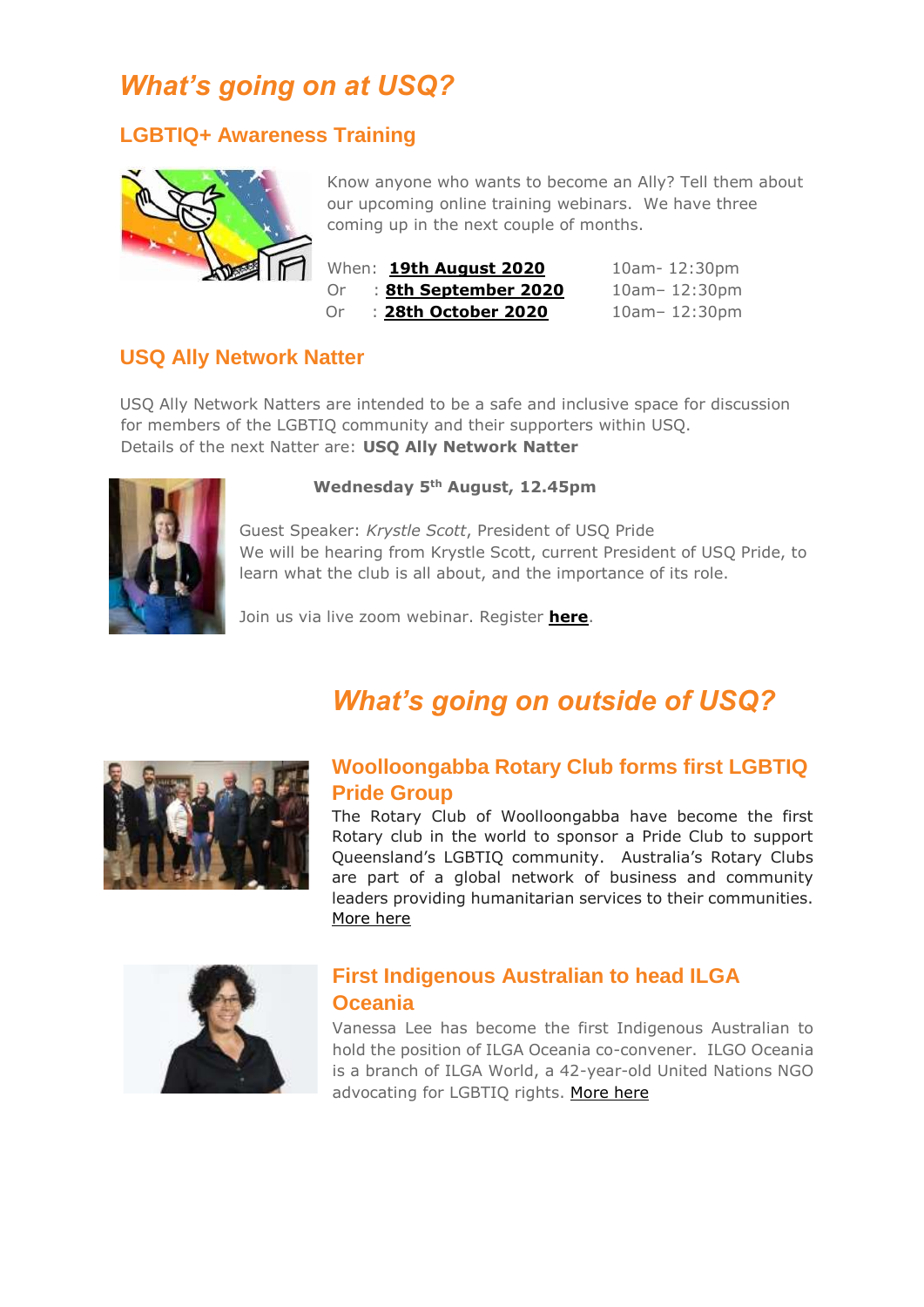

#### **Scooby-Doo's Velma was always meant to be gay – we knew it!**

There have been so many versions of Scooby-Doo and his gang after the whole concept started in 1969 and they have been loved ever since. Now, one mystery has been solved, as two creators behind separate adaptions of the much-loved series confirmed that they always intended for Velma to be a lesbian. [Read about it!](https://www.starobserver.com.au/artsentertainment/screen/scooby-doos-velma-was-always-meant-to-be-gay/196825)



## **Wear it Purple Day 2020 28th August**

Wear if Purple Day is about showing LGBTIQ+ young people that they have the right to be proud of who they are. It is about creating safe spaces in schools, universities, workplaces and public spaces to show LGBTIQ+ young people that they are seen and supported.

This year, Wear it Purple Day is celebrating 10 Years! One of the principles of Wear it Purple Day is to "Champion rainbow role models to help young people establish the confidence to be who they are". Maybe you are a role model for others.

Wear it Purple Day calls on us celebrate and promote the value of diversity and inclusion in all community settings. USQ Allies are invited to all be role models, even just for one day.

The USQ Ally Network invites you to show your support on Friday 28th August by wearing purple, using purple in your font colour for communications and/or using a Wear It Purple background in zoom or Teams meetings: Wear it [Purple](https://www.wearitpurple.org/wip-day-resources) website [resources](https://www.wearitpurple.org/wip-day-resources) are here. You could even use the Wear It Purple Day banner in your email signature for the week  $(24<sup>th</sup>-1)$ 28th August).